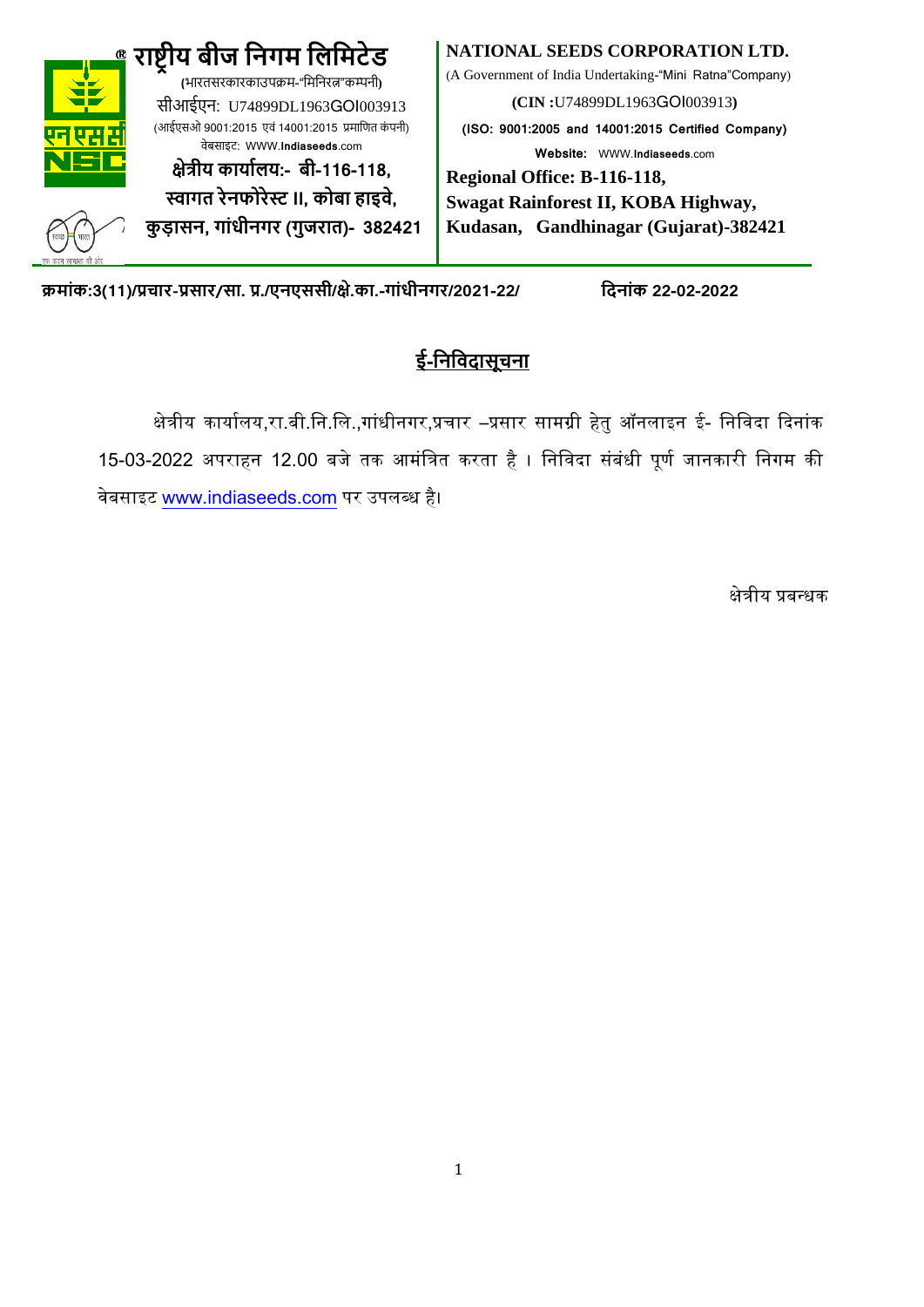

# **र ष्ट्रीय बीज दनगम दिदमटेड**

**(**भारतसरकारकाउपक्रम-"मममिरत्न"कम्पिी**)** सीआईएि: U74899DL1963GOI003913 (आईएसओ 9001:2015 एवं 14001:2015 प्रमाणित कंपनी) वेबसाइट: WWW.**Indiaseeds**.com

### **क्षेत्रीय क य ािय:- बी-116-118, स्व गत रेनफोरेस्ट II, कोब ह इिे,**

**कु ड़ सन, ग ांधीनगर (गुजर त)- 382421**

### **NATIONAL SEEDS CORPORATION LTD.**

(A Government of India Undertaking-"Mini Ratna"Company)

**(CIN :** U74899DL1963GOI003913**)**

**(ISO: 9001:2005 and 14001:2015 Certified Company) Website:** WWW.**Indiaseeds**.com

**Regional Office: B-116-118,** 

**Swagat Rainforest II, KOBA Highway,** 

**Kudasan, Gandhinagar (Gujarat)-382421**

# **INDEX**

| S. No. | <b>DESCRIPTION</b>                                          | PAGE NO.  |
|--------|-------------------------------------------------------------|-----------|
| 1.     | NOTICE INVITING TENDER (NIT)                                | 3         |
| 2.     | SECTION-I<br><b>INSTRUCTIONS TO TENDERERS - ONLINE MODE</b> | $4 - 5$   |
| 3.     | <b>SECTION - II</b><br><b>INSTRUCTIONS TO TENDERERS</b>     | $6 - 8$   |
| 3      | <b>FORMAT OF TECHNICAL BID</b>                              | $9 - 10$  |
| 4.     | <b>FORMAT OF FINANCIAL BID</b>                              | $11 - 14$ |
| 5.     | <b>AGREEMENT</b>                                            | 15        |
| 6.     | AFFIDAVIT CERTIFICATE                                       | 16        |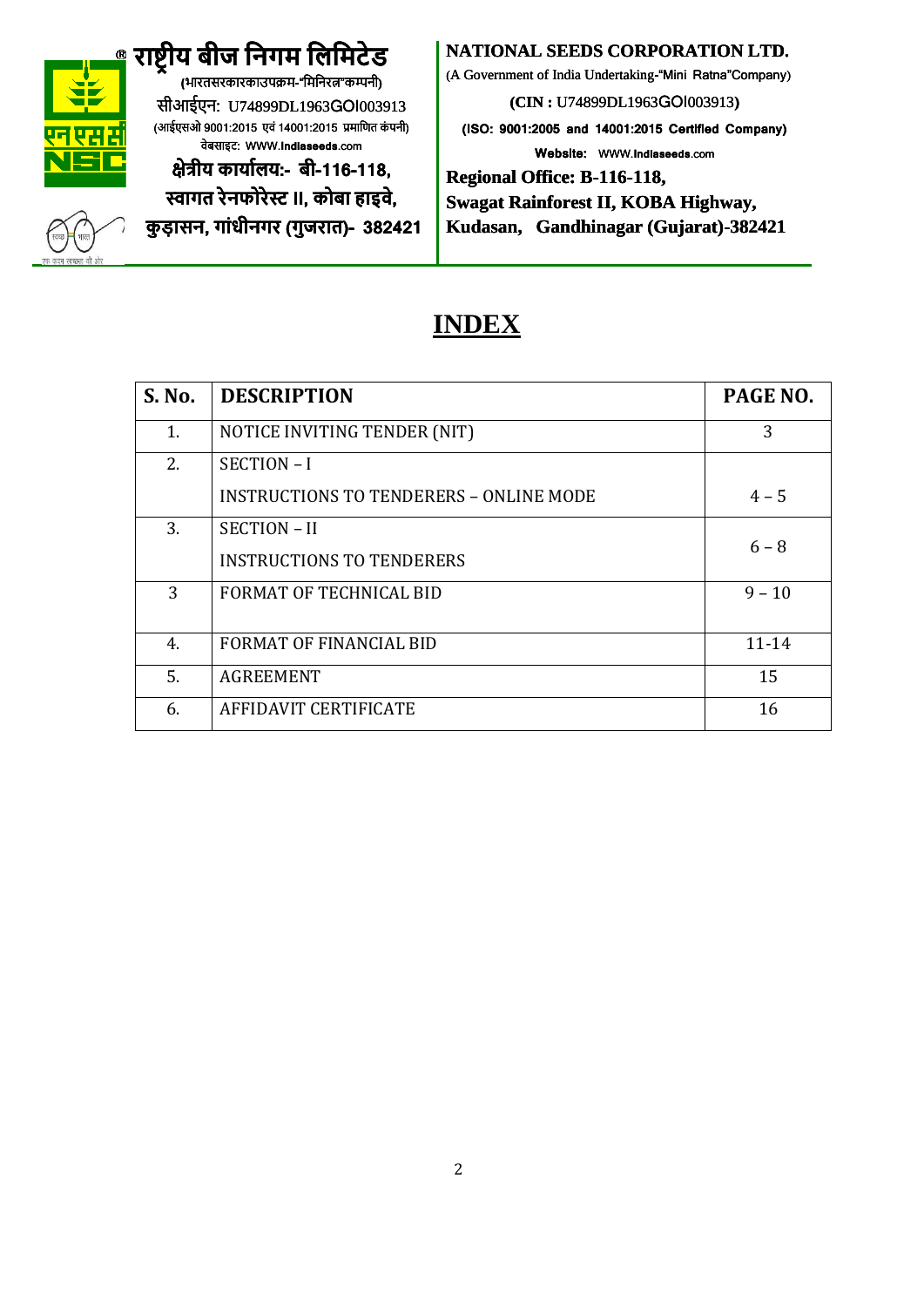

#### **NATIONAL SEEDS CORPORATION LTD.**

(A Government of India Undertaking-"Mini Ratna"Company)

**(CIN :**U74899DL1963GOI003913**)**

**(ISO: 9001:2005 and 14001:2015 Certified Company) Website:** WWW.**Indiaseeds**.com

**Regional Office: B-116-118, Swagat Rainforest II, KOBA Highway, Kudasan, Gandhinagar (Gujarat)-382421**

**File No.-3(11)/MM/NSC/RO-GNR/2021-22/ Dated:-22-02-2022**

 National Seeds Corporation Ltd (A Govt. of India Undertaking)invites e-tender in two bid systems for purchasing/printing of different advertisement/publicity materials. Details and terms & condition are available on NSC website [www.indiaseeds.com,](http://www.indiaseeds.com/) [https://indiaseeds.eproc.in](https://indiaseeds.eproc.in/) Bidders are required to register in our E-Portal [https://indiaseeds.eproc.int](https://indiaseeds.eproc.in/)he bid must be uploaded by the bidders online by 15-03-2022 up to 12.00 PM.

| Particulars                             | Details                                                     |
|-----------------------------------------|-------------------------------------------------------------|
| Date of Issue NIT                       | 22/02/2022                                                  |
| Tender document downloading end date    | 15/03/2022                                                  |
| Date and time for submission online Bid | 15/03/2022, Up to 12:00PM                                   |
| Technical Bid Opening Date & Time       | 15/03/2022,12:30PM                                          |
| Tender Fee (to be submitted online)     | Rs. 1180/- (Rupees One Thousand One Hundred<br>Eighty only) |
| EMD (to be submitted online)            | Rs. 25000/- (Rupees Twenty Five Thousand Only)              |
| <b>Contact Person</b>                   | Prashant Sharma,                                            |
|                                         | Regional Manager (80846-79702)                              |
|                                         | Email:ahmedabad@indiaseeds.com                              |

Regional Manager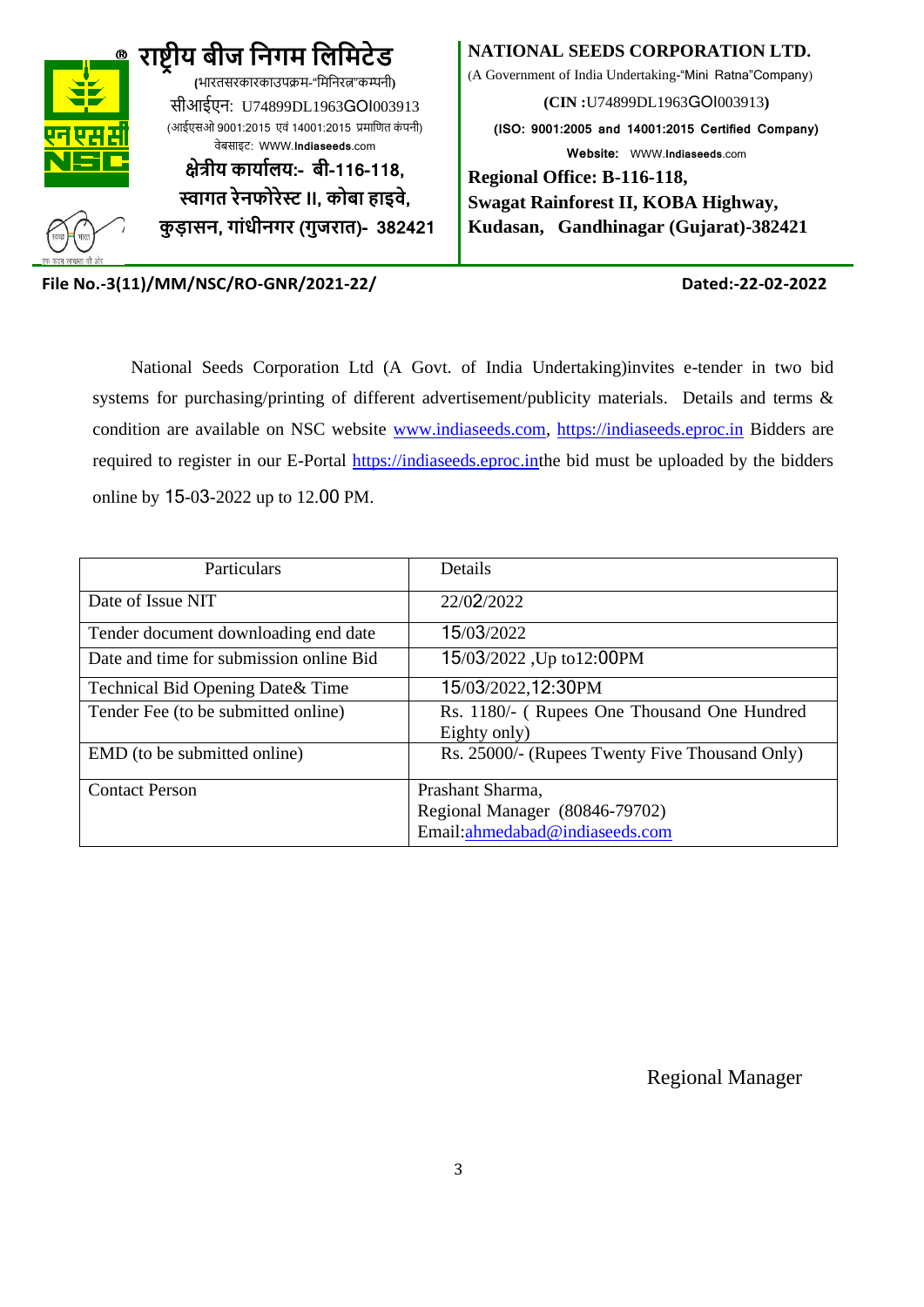### **SECTION – I**

### **INSTRUCTIONS TO BIDDER – ONLINE MODE**

### **DEFINITIONS:**

- ➢ **C1 India Private Limited:** Service provider to provide the e-Tendering Software.
- ➢ **NSCL e-Procurement Portal:** An e-tendering portal of National Seeds Corporation Limited ("NSCL") introduced for the process of e-tendering which can be accessed onhttps://indiaseeds.eproc.in.

### **I. ACCESSING / PURCHASING OF BID DOCUMENTS:**

- ➢ It is mandatory for all the bidders to have Class-III Digital Signature Certificate (With Both DSC Components, i.e. Signing & Encryption) from any of the licensed Certifying Agency under CCA, Ministry of Electronics and Information Technology, Government of India to participate in etendering portal of NSCL. Bidders can see the list of licensed CA's from the link [www.cca.gov.in](http://www.cca.gov.in/) C1 India Pvt. Ltd. also facilitate Class III Digital Signature Certificate (With Both DSC Components, i.e. Signing & Encryption) to the bidders. Bidder may contact C1 India Pvt. Ltd. at mobile no. +91- 8130606629 for DSC related queries or can email a[tnsclsupport@c1india.com.](mailto:nsclsupport@c1india.com)
- $\triangleright$  To participate in the e-bid, it is mandatory for the Applicants to get themselves registered with the NSCL e-Tendering Portal (https://indiaseeds.eproc.in) to have a user ID & Password which has to be obtained by submitting a non-refundable annual registration charges of Rs. 3416/- inclusive of all taxes through **online** mode. Validity of Registration is 1year.
- $\triangleright$  The amendments / clarifications to the tender, if any, will be posted on the NSCL e-Tendering Portal (https://indiaseeds.eproc.in).
- $\triangleright$  To participate in bidding, bidders have to pay EMD (refundable) as per the amount mentioned in the tender document online through NEFT/RTGS after generating E-challan from https://indiaseeds.eproc.in.
- ➢ To participate in bidding, bidders have to pay Tender Processing Fee of **Rs. 570/- inclusive** of all taxes (Non-refundable) through online mode (internet banking/debit card/creditcard).
- ➢ The Bidder may modify or withdraw their bid after submission prior to the Bid Due Date. No Bid shall be modified or withdrawn by the Bidder after the Bid Due Date and Time.
- ➢ Both 'EMD' and 'Tender Document Fee' are mentioned in individual tender document as published at NSCL e-Tendering Portal(https://indiaseeds.eproc.in)
- ➢ For helpdesk, please contact e-Tendering Cell and Help Desk Support Monday to Friday Ph:
- ➢ **0124- 4302033/36/37[,nsclsupport@c1india.com.](mailto:nsclsupport@c1india.com)**
- ➢ **It is highly recommended that the bidders should not to wait till the last date of bid submission to avoid complications like internet connectivity issue, network problems, system crash down, power failure, browser compatibility issue, system compatibility issue, improper digital signature certificate problem etc. In view of this context, neither M/s National Seeds Corporation Limited nor M/s. C1 India Pvt. Ltd will be responsible for such eventualities**.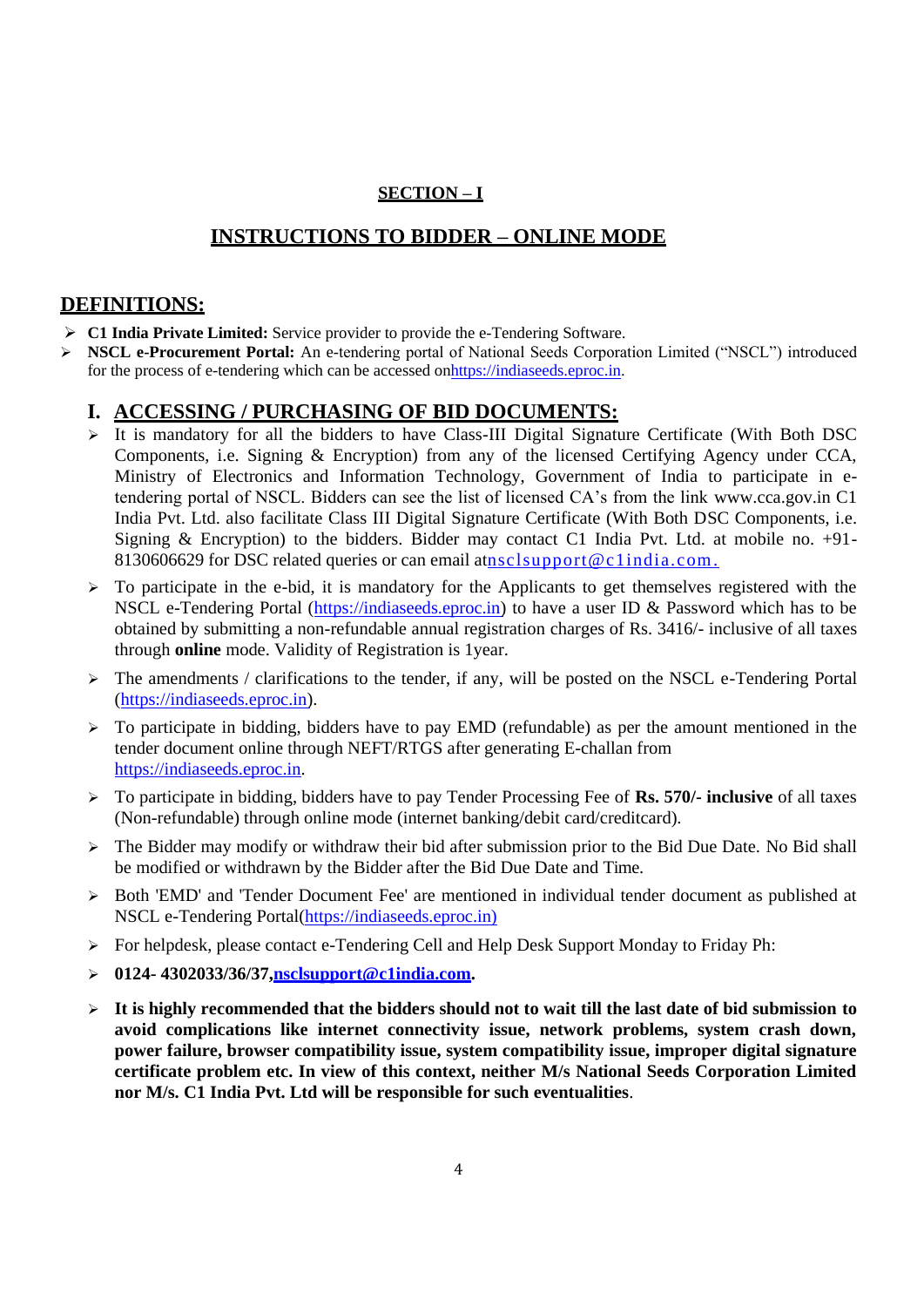### **II. PREPARATION & SUBMISSION OFAPPLICATIONS:**

- ➢ Detailed NIT may be downloaded from NSCL e-tendering portal and the Application may be submitted compulsorily online mode following the instructions appearing on the screen /NIT.
- ➢ Vender can pay tender document Fee as per tender document online through **Internet Banking / Debit Card / Credit Card in the name of National Seeds Corporation Limited, Gandhinagar**.
- ➢ AVendormanualcontainingthedetailedguidelinesfore-tenderingsystemisalso available on the portal.

### **III. MODIFICATION / SUBSTITUTION / WITHDRAWAL OF BIDS:**

- ➢ The Bidder may modify, substitute or withdraw its e-bid after submission prior to the Bid Due Date. No Bid shall be modified, substituted or withdrawn by the Bidder on or after the Bid Due Date.
- $\triangleright$  Any alteration/ modification in the Bid or additional information supplied subsequent to the Bid Due Date, unless the same has been expressly sought for by the NSCL, shall be disregarded.
- $\triangleright$  For modification of e-bid, bidder has to detach its old bid from e-tendering portal and upload /resubmit digitally signed modified bid.
- $\triangleright$  For withdrawal of bid, bidder has to click on withdrawal icon ate-tendering portal and can withdraw it'se-bid.

### IV. *OENING AND EVALUATION OFAPPLICATIONS:*

- ➢ Opening of Applications will be done through online process. However, Corporation reserves the right for evaluation and decision based on tender submitted online.
- ➢ NSCL shall open documents of the Application received in electronic form of the tender on the Application due date i.e. in presence of the Applicants who choose to attend. NSCL will subsequently examine and evaluate the Applications in accordance with the provisions set out in the Tender Document.
- $\triangleright$  The price bid will be opened of the responsive applicants. The date of opening of price bid will be notified later on.

### **V.DISCLAIMER :**

➢ The vender must read all the instruction in the RFP and submit the same according.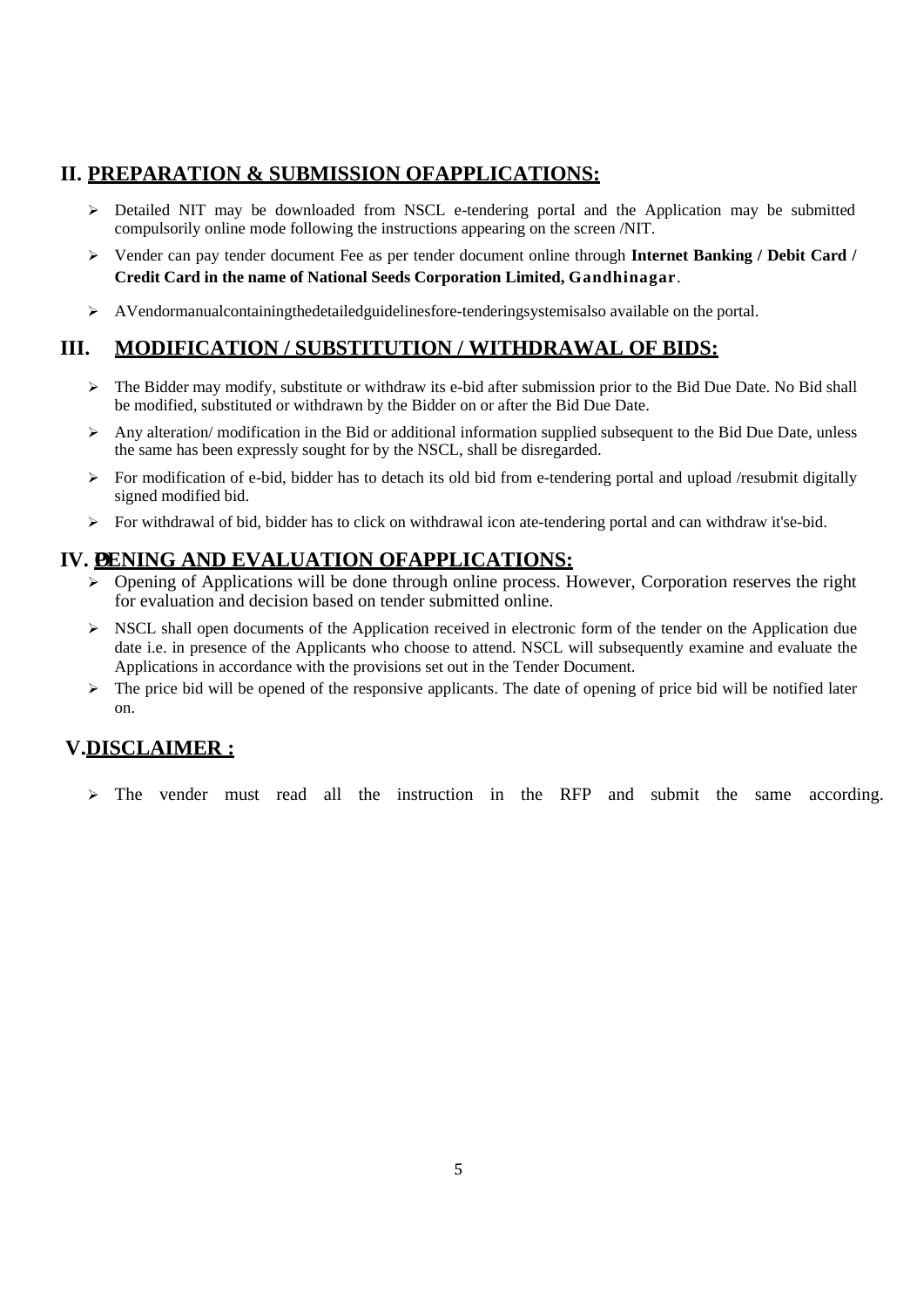### **Section-II TERMS AND CONDITIONS OF THE TENDER**

- **1. SUBMISSION OF OFFER**: Offer must be submitted through online mode. Only that party should participate in tender who accepts all the terms & conditions and any conditional tender may be treated as null and void.
- **2. QUOTATION OF PRICES:**-Tenderer shall give the rates per unit/per sq. feet or as required in financial bid, in words as well as in figures. The rates should be quoted for the offered items on the basis of F.O.R. all over Gujarat basis, including GST, Packing & Forwarding charges, loading and unloading etc.
- **3. EARNESTMONEY**:-Each offer should essentially be accompanied by Earnest Money of Rs. 25,000/- (RUPEES TWENTY FIVE THOUSAND ONLY), by only online mode i.e. Internet banking/ E-challan, Debit Card, Credit Card.
- **4. DEADLINE FOR SUBMISSION OF TENDERS**: Tender must be submitted through online mode on or before 15-03-2022 at 12.00PM.
- **5. OPENING OF TENDER**: The purchaser/Corporation will open tenders, through online in the presence of tenderers' representatives who choose to attend at specified time & date in the NSC Regional office, Gandhinagar.
- **6. CLARIFICATION OF BIDS**: To assist in the examination, evaluation and comparisons of tenders, the purchaser may at its discretion, ask the tenderer for clarification of its bid. The request for clarification and the response shall be in writing and no change in price or substance of the bid shall be sought, offered or permitted.
- **7. FORFEITURE OF THE EARNEST MONEY**: Earnest Money may be forfeited; If a tenderer withdraws its tender during the period of Tender validity specified by the Tenderer on the Tender Form or withdraws the tender before awarding of the tender or after the prescribed date and time for depositing (submitted) of Tender, the EMD will be forfeited without giving any prior notice.

#### **8. ARBITRATION**

In case any dispute arises between NSC and the other party due to any term or matter, both the parties will opt to resolve it through mutual understanding and discussion. In case, dispute remains even after discussions, then it shall be binding upon parties to resolve issue under the provisions of arbitration  $\&$ conciliation Act, 1996 as amended from time to time under this provision, the Chairman-cum-Managing Director, National Seeds Corporation Limited with the concurrence of both the parties shall appoint Sole Arbitrator to resolve the issue and both the parties will have to abide by the decision. The parties will bind to resolve this dispute through arbitration before going to court of law. The Arbitration shall be conducted at New Delhi and shall in English Language. The court of Delhi shall have the jurisdiction.

- **9. VALIDITY OF OFFER**: The tenderer shall keep their offers open for acceptance for a period of minimum 180 days or Up to 31/03/2022 from the date of opening of the tender, and may be continued after mutual consent of both parties. In case the last date happens to a holiday, offers shall remain open for acceptance till the next working day.
- **10. AWARD CRITERIA**: The purchaser will award the contract to the successful tenderer whose bid has been determined to be substantially responsive and has been determined as the lowest evaluated tender, provided further that the tenderer is determined to be qualified to perform the contract satisfactorily.
- **11. PURCHASER/ CORPORATION's RIGHT TO VARY QUANTITIES: - The Purchaser / Corporation reserve the right to increase or decrease the quantity as per requirements without any change in price or other terms &conditions.**
- **12.** Purchase Orders will be issued on need basis as per requirement and quantity can be increased or decreased as per requirement.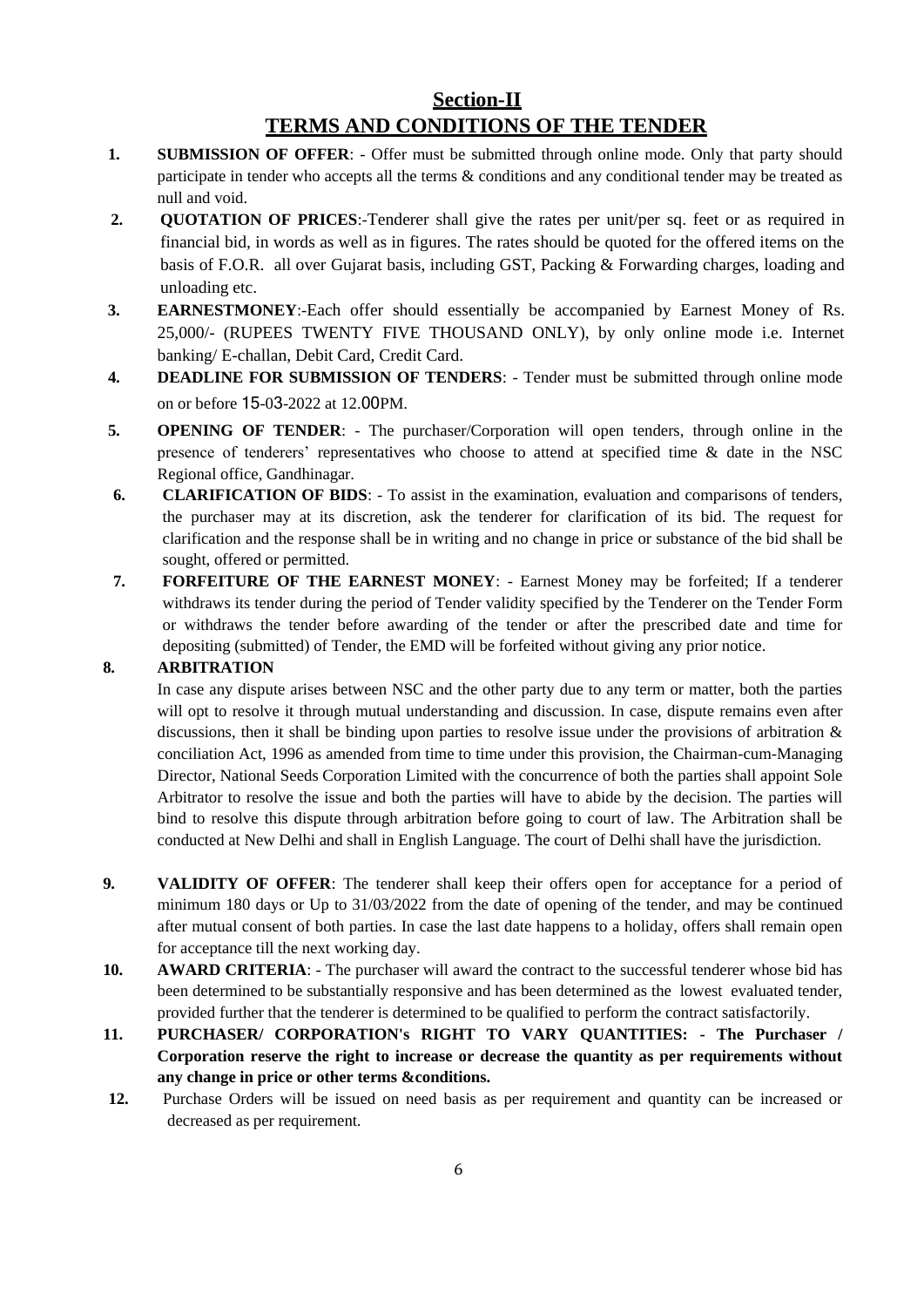- **13. PURCHASER's RIGHT TO ACCEPT ANY BID AND TO REJECT ANY OR ALL BIDS:** The Purchaser/Corporation reserves the right to accept or reject any tender and reject all tenders any time, without thereby, incurring any liability to the affected tenderer or Tenderer's or any obligation to inform the affected tenders of the grounds for the purchaser's action.
- **14. NEGOTIATION:** There shall normally be no post tender negotiation. If at all negotiations are warranted under exceptional circumstances then it can be with L-1party (lowesttenderer) only.
- **15. SPLITING OF ORDERS**: The Purchaser /Corporation may decide to split the order among two or more tenderer according to exigencies of the cases at L-1rate.
- **16. Transfer and subletting**: The tenderer shall not sublet, transfer, assign or otherwise part with the contract to any person, firm or Company directly or indirectly or any part thereof without the previous written permission of the Corporation.
- **17. Indemnity**:- The tenderer shall at all times indemnify the Corporation against all claims which may be made in respect of the said items for infringement of any right protected by patent, registration of design or trade mark provided always that in the event of any claim in respect of an alleged breach of a patent registered design or trade mark being made against the Corporation, the Corporation shall notify to the tenderer of the same and the tenderer shall be bound at his own expenses, to conduct negotiations for settlement or prosecute any litigation that may arise there from. In the event of the Corporation becoming liable to pay any amount on any aforesaid account, the tenderer shall make good the amount to NSC so payable and the expenses incurred on that behalf.
- **18.** The Tenderer shall prepare the Tax invoice in the name of NSC Ltd., Gandhinagar in duplicate & submit the same along with the proof of delivery in respect of each consignment, duly acknowledged on Gate Pass / L.R. copy by NSC representative. If these documents are not enclosed with the invoice, the payment of such quantities will be withheld till submission of documents though the material is supplied/ dispatched by the tenderers. After bill submission as per details given above, 100% payment shall be released (Subject to work allotted should be satisfactorily completed). The Bill/ Invoice should essentially be accompanied with a Certificate incorporating that the material supplied should be of good quality. The GST No. should be invariably indicated in the invoices.
- **19. For each items rates shall be considered only for those parties who offers at least 50 % of desired Quantity of NIT for particular items.**
- **20. Since, quality and design may vary of different Participants, as such, party/tenderer has to submit its samples for respective item prior to supply, and a affidavit that the supply shall be at par with submitted samples, before supply the item.**

#### **21. DEFAULT & RISKPURCHASE:-**

- **(a)** Should the Tenderer fail to have the delivery as aforesaid, or should the Tenderer in any manner or otherwise fail to perform the contract or should it fail to complete the supply in time according to the specifications or should it have winding up order made against it or make or enter into any arrangements or composition with its creditor or suspend payments (or being a company should enter into liquidation either compulsory or voluntary) the Corporation shall have power under the hand of CMD to declare the contract at the end at the risk and cost of the supplier in every way. In such case supplier shall be liable for any liquidated damages for delay as above provided and for any expenses, losses or damages which the Corporation/purchaser may be put incur or sustain by reason of, or in connection with supplier's default.
- **(b)** The cancellation of the contract may be either for whole or part of the contract at Corporation's option.In the event of the Corporation/Purchaser terminating this contract in whole or in part, it may procure upon such items and in such manner as it deems appropriate supplies similar to these so terminated and the supplier shall be liable to the Corporation for any excess cost for such similar supplies provided that the supplier shall continue the performance of this contract to the extent not terminated under the provisions of this clause.

#### **22. Force majeure**:-

**a)** Not with standing the provisions of tender form, the tenderer shall not be liable for forfeiture of its Security Deposit , liquidation damages or termination for default, it and to the extent that, its delay in performance or other failure to perform its obligations under the Contract is the result of an event of Force majeure mentioned there in below.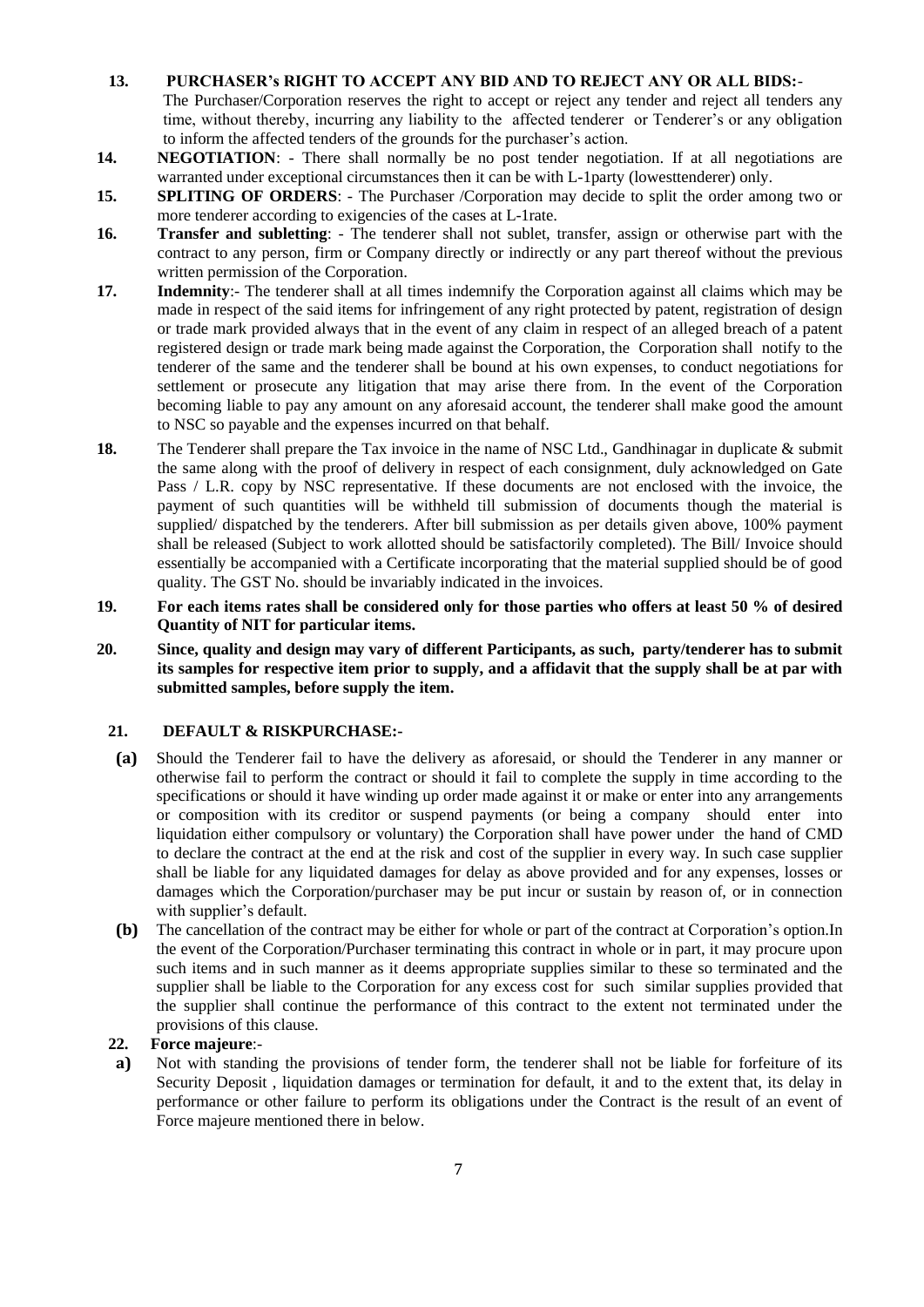- **b)** For purposes of this Clause, "Force Majeure" means an event beyond the control of the Supplier and not involving the Supplier's fault or negligence and not foreseeable. Such events may include, but are not limited to, acts of the Corporation /Purchaser either in its sovereign or contractual capacity, wars or revolutions, fires, floods, epidemics, rain touched, lacking luster, damage during transportation, quarantine restrictions and freight embargoes.
- **c)** If a Force Majeure situation arises, the supplier shall promptly notify the Purchaser in writing of such conditions and the cause thereof within 48 (Forty Eight) hours. Unless otherwise directed by the Purchases in writing, the Supplier shall continue to perform its obligations under the Contract as far as is reasonably practical and shall seek all reasonable alternative means for performance not prevented by the Force Majeure event.
- **23.** Settlement of disputes :Incase any dispute arises between NSC and the other party due to any term or matter, both the parties will opt to resolve it through mutual understanding and discussion. In case, dispute remains even after discussions, then it shall be binding upon parties to resolve issue undertheprovisionsofArbitration&ConciliationAct,1996 as amended from time to time.Under this provision, the Chairman-cum-Managing Director, National Seeds Corporation Limited with the concurrence of both the parties shall appoint Sole Arbitrator to resolve the issue and both the parties will have to abide by the decision. The parties will bind to resolve this dispute through arbitration before going to court of law. The Arbitration shall be conducted at New Delhi and shall in English Language. The court of Delhi shall have the jurisdiction.

#### **24. Refund of Security Deposit**:

The Security Deposit will be discharged by the Corporation/purchaser and returned to the Tenderer following the date of completion of the Tenderer performance obligation, including carrying out all necessary adjustment/deduction if any and on submission of a declaration by the supplier that they have no claim in respect of the contract or relating thereto or arising there from against NSC.

#### **25. Corrupt Gifts & Payments of Commission**:

Any bribe, commission, gift or advantages given promised or offered by or on behalf of the supplier, Tenderer, tenderer his agents or representative or agent of the Corporation/or any person on his behalf in relation to the execution of this or any other contract with the Corporation shall in addition to the criminal liability under the Law enforce, subject the supplier to cancellation of this and other contracts with the Corporation and also to payment to any less resulting from any such cancellation to the extent as is provided in case of cancellation under "DEFAULT AND RISK PURCHASE' and the Corporation shall be entitled to deduct the amount so payable from any money otherwise due to the supplier under this or any other contract or may recover the same by appropriate proceedings.

- **26.** Further terms and conditions if any will be informed at the time of opening the tenders.
- **27. Designing will be done by the supplier in consultation and prior approval with the purchaser and there will be no any extra charges for the designing and all the CDR files has to be submitted by supplier in a PEN DRIVE along with material supplied. The Content may be in Hindi, English and Gujarati Language.**
- 28. Rate offered should be in inclusive of all taxes.

Signature & Seal of the Party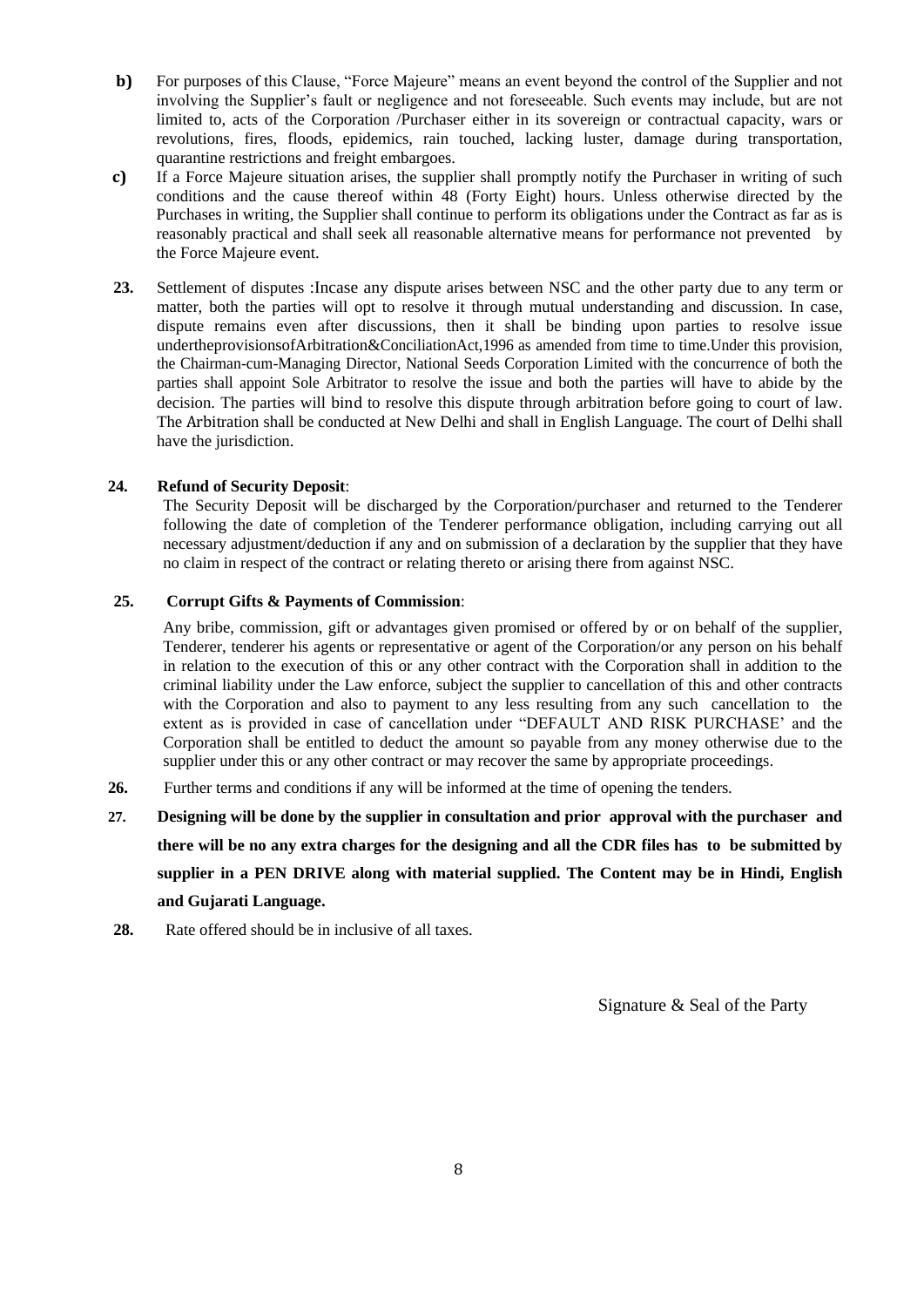### **National Seeds Corporation Limited (A Govt. of India Undertaking) Regional Office: Gandhinagar**

### **Technical Bid - 1**

| Name & Address of the Firm                              |  |
|---------------------------------------------------------|--|
| Certificate of registration of the firm                 |  |
| Partnership Deed if Partnership firm                    |  |
| Authorization / Resolution for signing of bid; if it is |  |
| limited company or partnership firm                     |  |
| An affidavit of ownership; if proprietary firm/sole     |  |
| traders                                                 |  |
| A copy of PAN No                                        |  |
| IT Return $2019 - 20$                                   |  |
| IT Return $2020 - 21$                                   |  |
| Copy of GST Registration No                             |  |
| Business performance certificate / Experience           |  |
| Certificate                                             |  |
| Affidavit certificate that not blacklisted and no       |  |
| arbitration case pending in this office                 |  |
| Sample of the item must be provided with Bid.           |  |
|                                                         |  |

| S. No.       | Particulars                                                                                            | <b>Specification/Measurement</b>                                                                                                                                                                                                                                                      | <b>Tender Qty.</b><br>(Nos.) | Quantity<br>Offered (Nos.) | <b>Remarks</b> |
|--------------|--------------------------------------------------------------------------------------------------------|---------------------------------------------------------------------------------------------------------------------------------------------------------------------------------------------------------------------------------------------------------------------------------------|------------------------------|----------------------------|----------------|
|              |                                                                                                        |                                                                                                                                                                                                                                                                                       |                              |                            |                |
| $\mathbf{1}$ | disclaimer paper for<br>Rabi & Kharif Crops                                                            | A-5,50-60 GSM paper single/double side<br>print                                                                                                                                                                                                                                       | 2,00,000                     |                            |                |
| 2            | Leaflets                                                                                               | 3 fold, A-3 Size, both side multi colour<br>print, 210 GSM on Glossy Paper                                                                                                                                                                                                            | 40000                        |                            |                |
| 3            | All Crop Brochure<br>(Rabi/Kharif)                                                                     | 320 GSM, A-5 Size Multi color Printing,<br>Cover Gloss Laminated, 12 Pages with center<br>binding.                                                                                                                                                                                    | 5000                         |                            |                |
| 4            | <b>Executive Bag</b>                                                                                   | Premium Quality Bags Carrying Laptop 15.6"<br>with NSC branding                                                                                                                                                                                                                       |                              |                            |                |
| 5            | <b>Ball Pens</b>                                                                                       | Pens with printing with printing<br>of logos, art work (will be textual only in one<br>color or maximum two<br>colors)                                                                                                                                                                | 5000                         |                            |                |
| 6            | Key chain                                                                                              | Key chain requires with NSC branding<br>(Acrylic)                                                                                                                                                                                                                                     | 4000                         |                            |                |
| 7            | <b>Exclusive Publicity</b><br><b>Material Accessories</b><br>box with NSC branding 3.<br>on each items | One Leather cover executive diary<br>1.<br>without date 200 pages, size:<br>23cm(L)X15cm(W).<br>One Premium leather key chain.<br>2.<br>One premium parker pen.<br>One leather mobile and accessories bag.<br>4.<br>One Premium quality leather lap top<br>5.<br>15.6" size hand bags | 150                          |                            |                |
| 8            | Banner                                                                                                 | Size : 4x3 feet size Eco inshop multi colour 6<br>Pass Eco Vinal Printing with Lamination and<br>pasting on 5 mm Foamsheet                                                                                                                                                            | 30                           |                            |                |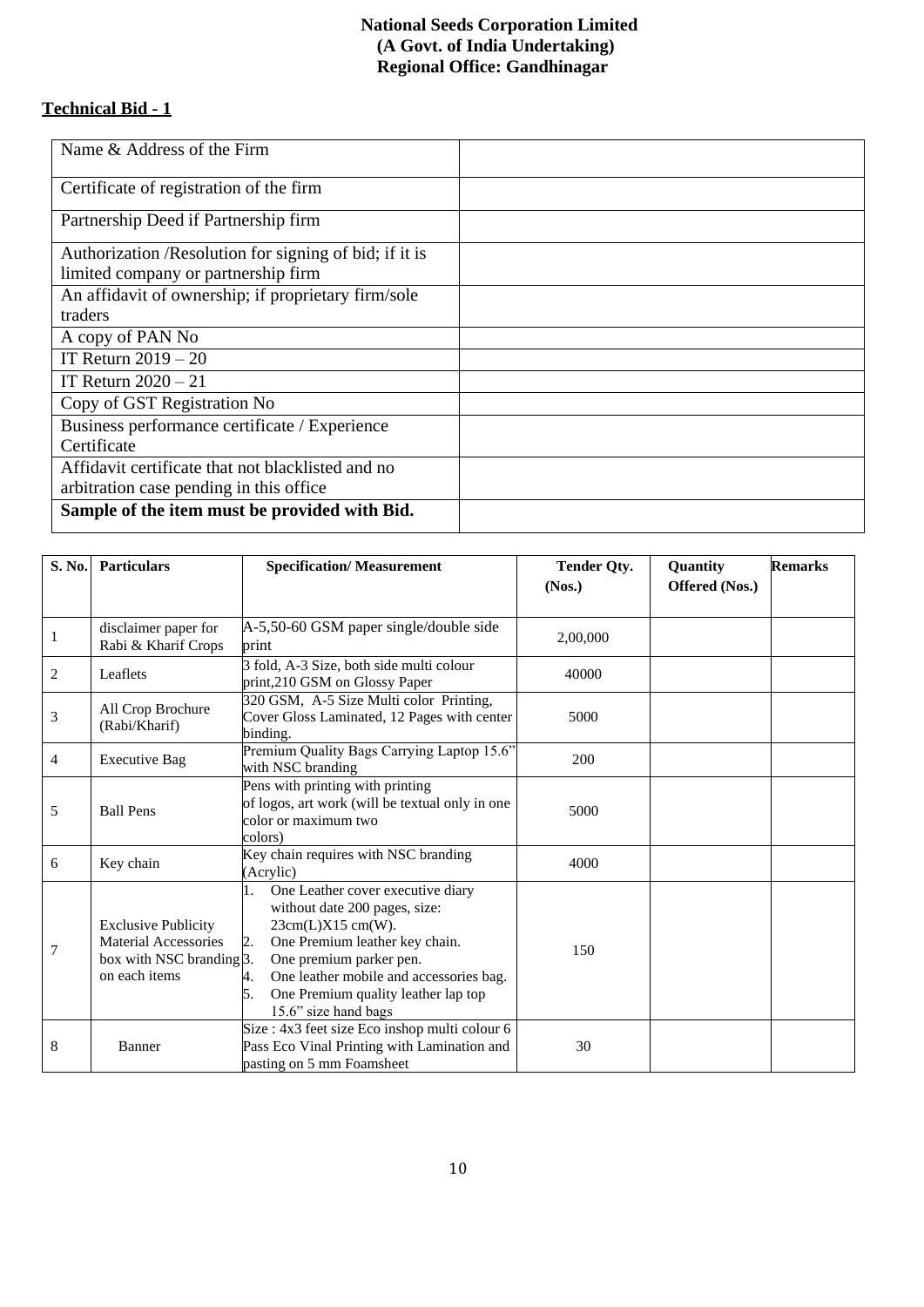### **National Seeds Corporation, Limited (A Govt. of India Undertaking) Regional Office: Gandhinagar**

### **Technical Bid - 2**

| Name & Address of the Firm                                     |  |
|----------------------------------------------------------------|--|
| Certificate of registration of the firm                        |  |
| Partnership Deed if Partnership firm                           |  |
| Authorization /Resolution for signing of bid; if it is limited |  |
| company or partnership firm                                    |  |
| An affidavit of ownership; if proprietary firm/sole traders    |  |
| A copy of PAN No                                               |  |
| IT Return 2019 - 20                                            |  |
| IT Return $20 - 21$                                            |  |
| Copy of GST Registration No                                    |  |
| Business performance certificate / Experience Certificate      |  |
| Affidavit certificate that not blacklisted and no arbitration  |  |
| case pending in this office.                                   |  |
| Sample of the item must be provided with Bid.                  |  |

| S. No.           | <b>Specification:</b>                                               | Quantity | Quantity       | <b>Remarks</b> |
|------------------|---------------------------------------------------------------------|----------|----------------|----------------|
|                  |                                                                     | (Nos.)   | <b>Offered</b> |                |
| 1.               | <b>Capacity of Carry Bag: - to hold at least 10 Kgs material</b>    |          |                |                |
| 2.               | Size: -16 X 14 (LXB) and Gazette of 4 Inches on Both                |          |                |                |
|                  | side (all measurements are inches)                                  |          |                |                |
| 3.               | Handle: -should be 6 Inches in height.                              |          |                |                |
| $\overline{4}$ . | <b>Weight of Bag:</b> -should weigh between 45 grams( $+ \& -5$     |          |                |                |
|                  | grams)                                                              |          |                |                |
| 5.               | <b>GSM of Fabric: - 100 microns</b>                                 | 1,00,000 |                |                |
| 6.               | Fabric: -Cloth should be manufactured either with 350 FG            |          |                |                |
|                  | grade Poly propylene or fiber grade 35 MFI PP with MB &             |          |                |                |
|                  | Minimum ratio of PP should not be less than 96%                     |          |                |                |
| 7.               | <b>Printing:</b> -Multi colour offset printing with six to seven    |          |                |                |
|                  | colours, printing ink should be environment friendly and            |          |                |                |
|                  | colour shade must be uniform in all batches. Printing to be         |          |                |                |
|                  | done in spine also.                                                 |          |                |                |
| 8.               | Sharp impressions required as per the art work.                     |          |                |                |
| 9.               | Colour of printing remains uniform for printing of all bags.        |          |                |                |
| 10.              | <b>Stitching &amp; Handle: -</b> should be double stitched on all   |          |                |                |
|                  | sides with separate fabric along with the top stitching with        |          |                |                |
|                  | inner margin of 1'5 inch.                                           |          |                |                |
| 11.              | <b>Thread:</b> - to be high quality $\&$ there should be 6 stitches |          |                |                |
|                  | per inch in both, side stitching as well as top stitching.          |          |                |                |
| 12.              | <b>Handle:</b> - handle of same cloth specification as that of bag. |          |                |                |
| 13.              | <b>Packing:</b> -all bags are to be tied up in bundles of 100 each. |          |                |                |
|                  | 20 such bundles may be packed in one bale.                          |          |                |                |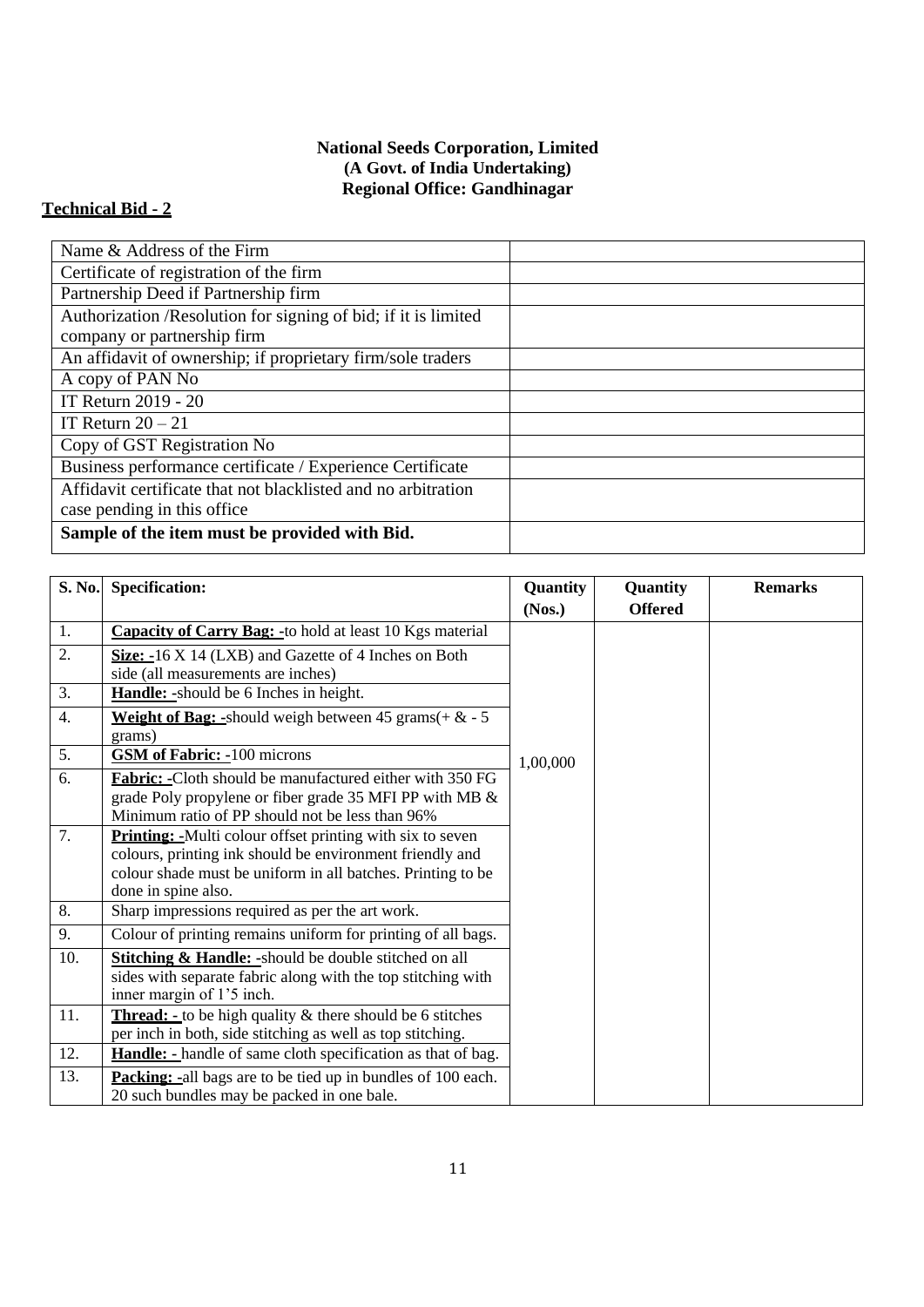#### **National Seeds Corporation Limited (A Govt. of India Undertaking) Regional Office: Gandhinagar**

#### **FINANCIAL BID-1**

**For printing /preparation of advertisement Materials**

From:

M/s. ------------------------------------

To:

Regional Manager, NationalSeeds Corporation Ltd., Gandhinagar

Sir,

With reference to your advertisement published on dated ................... We are hereby quoting our most competitiveoffer as given below, as per the Terms and Conditions provided by you. The particulars of offer are given as below:-

| S.<br>No.        | <b>Particulars</b>                                                                                   | <b>Specification/Measurement</b>                                                                                                                                                                                                                                                                   | <b>Tender</b><br>Qty.<br>(Nos.) | Qty.<br><b>Offered</b><br>(No.) | Rate<br>$(Rs$ ./Unit/No.)<br>(Incl. of all Taxes) | <b>Total Cost (Rs.)</b><br>(Incl. of all Taxes) |
|------------------|------------------------------------------------------------------------------------------------------|----------------------------------------------------------------------------------------------------------------------------------------------------------------------------------------------------------------------------------------------------------------------------------------------------|---------------------------------|---------------------------------|---------------------------------------------------|-------------------------------------------------|
| $\mathbf{1}$     | Disclaimer paper for A-5 50-60 GSM                                                                   | Rabi & Kharif Crops papersingle/double side print                                                                                                                                                                                                                                                  | 2,00,000                        |                                 |                                                   |                                                 |
| $\overline{2}$   | Leaflets                                                                                             | 3 fold, A-3 Size, both side<br>multi colour print, 210 GSM on<br><b>Glossy Paper</b>                                                                                                                                                                                                               | 40000                           |                                 |                                                   |                                                 |
| 3                | All Crop<br><b>Brochure</b><br>(Rabi/Kharif)                                                         | 320 GSM, A-5 Size Multi<br>color Printing, Cover Gloss<br>Laminated, 12 Pages with<br>center binding                                                                                                                                                                                               | 5000                            |                                 |                                                   |                                                 |
| $\overline{4}$ . | <b>Executive Bag</b>                                                                                 | Premium Quality Bags<br>Carrying Laptop 15.6" with<br>NSC branding                                                                                                                                                                                                                                 | 200                             |                                 |                                                   |                                                 |
| 5.               | <b>Ball Pens</b>                                                                                     | Pens with printing with<br>printing<br>of logos, art work (will be<br>textual only in one color or<br>maximum two<br>colors)                                                                                                                                                                       | 5000                            |                                 |                                                   |                                                 |
| 6                | Key chain                                                                                            | Key chain requires with NSC<br>branding (Acrylic)                                                                                                                                                                                                                                                  | 4000                            |                                 |                                                   |                                                 |
| 7                | Exclusive Publicity $\vert_2$ .<br>Material<br>Accessories box<br>with NSC branding<br>on each items | One Leather cover<br>1.<br>executive diary without<br>date 200 pages, size:<br>23cm(L)X15 cm(W).<br>One Premium leather key<br>chain.<br>One premium parker pen.<br>3.<br>4.<br>One leather mobile and<br>accessories bag.<br>5.<br>One Premium quality<br>leather lap top 15.6" size<br>hand bags | 150                             |                                 |                                                   |                                                 |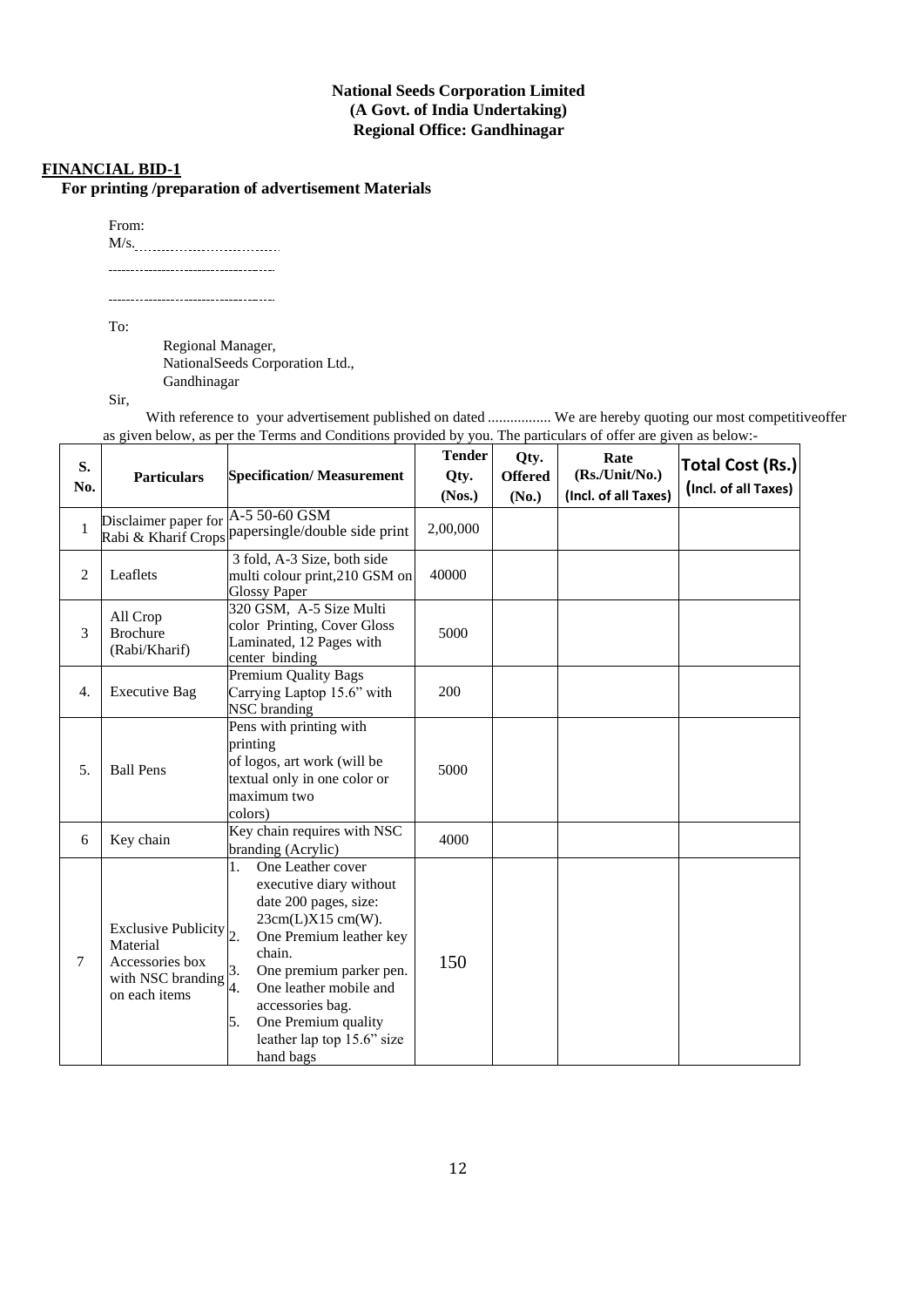|  | Banner | Size : 4x3 feet size Eco<br>inshop multi colour 6 Pass<br>Eco Vinal Printing with<br>Lamination and pasting on 5<br>mm Foamsheet | 30 |  |  |  |
|--|--------|----------------------------------------------------------------------------------------------------------------------------------|----|--|--|--|
|--|--------|----------------------------------------------------------------------------------------------------------------------------------|----|--|--|--|

\***The rates given must be inclusive of all taxes.**

Yours faithfully

Date ………..

Place:………….. Signature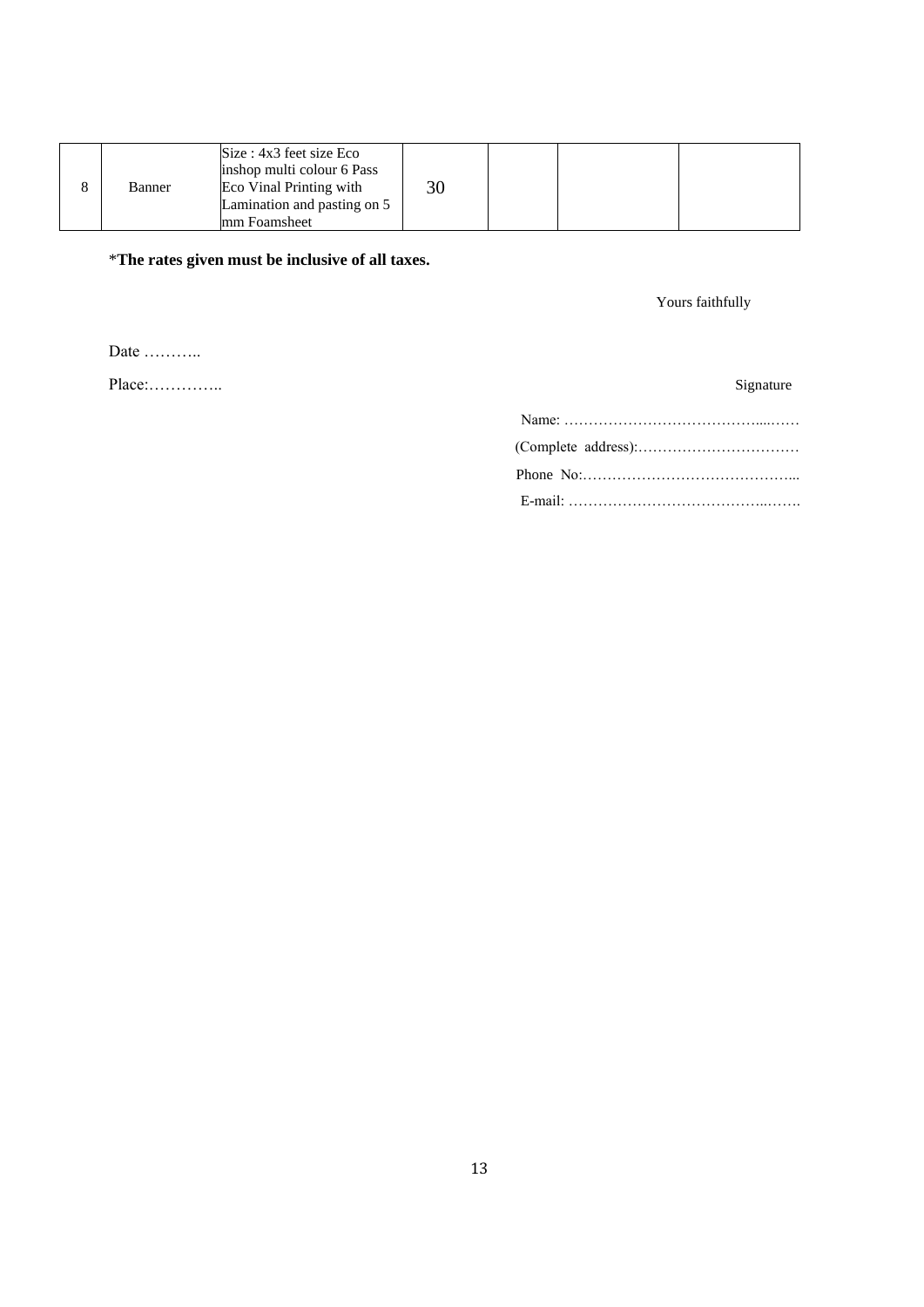#### **National Seeds Corporation Limited (A Govt. of India Undertaking) Regional Office: Gandhinagar**

#### **FINANCIAL BID-2**

#### **For Printing & Supply of Carry Bags with handle made of Non-Woven Fabrics with BOPP Lamination Film on outer side of 10 Kg Size**

From: M/s. -------------------------------------

-------------------------------------

To:

Regional Manager, National Seeds Corporation Ltd., Gandhinagar

Sir,

With reference to your advertisement published on dated ………….. we are hereby quoting our most competitive offer for **as given below,** as per the Terms and Conditions provided by you. The particulars of offer are given asbelow:-

| S.<br>No.        | <b>Specification:</b>                                                                                                                                                                                              | <b>Quantity</b><br>(Nos.) | Rate (Rs./Bag)<br>(Incl. of all Taxes) | <b>Total Cost (Rs.)</b><br>(Incl. of all Taxes) |
|------------------|--------------------------------------------------------------------------------------------------------------------------------------------------------------------------------------------------------------------|---------------------------|----------------------------------------|-------------------------------------------------|
|                  |                                                                                                                                                                                                                    |                           |                                        |                                                 |
| 1.               | <b>Capacity of Carry Bag: - to hold at least</b><br>10 Kgs material                                                                                                                                                |                           |                                        |                                                 |
| 2.               | Size: -16 X 14 (LXB) and Gazette of 4<br>Inches on Both side (all measurements<br>are inches)                                                                                                                      |                           |                                        |                                                 |
| 3.               | <b>Handle:</b> -should be 6 Inches in height.                                                                                                                                                                      |                           |                                        |                                                 |
| $\overline{4}$ . | Weight of Bag: -should weigh between<br>45 grams(+ $\&$ - 5 grams)                                                                                                                                                 | 1,00,000                  |                                        |                                                 |
| 5.               | <b>GSM of Fabric: -100 microns</b>                                                                                                                                                                                 |                           |                                        |                                                 |
| 6.               | Fabric: - Cloth should be manufactured<br>either with 350 FG grade Poly propylene<br>or fiber grade 35 MFI PP with MB $\&$<br>Minimum ratio of PP should not be less<br>than 96%                                   |                           |                                        |                                                 |
| 7.               | <b>Printing:</b> -Multi color offset printing<br>with six to seven colors, printing ink<br>should be environment friendly and color<br>shade must be uniform in all<br>batches. Printing to be done in spine also. |                           |                                        |                                                 |
| 8.               | Sharp impressions required as per the art<br>work.                                                                                                                                                                 |                           |                                        |                                                 |
| 9.               | Color of printing remains uniform for<br>printing of all bags.                                                                                                                                                     |                           |                                        |                                                 |
| 10.              | <b>Stitching &amp; Handle: -</b> should be double<br>stitched on all sides with separate fabric<br>along with the top stitching with inner<br>margin of 1'5 inch.                                                  |                           |                                        |                                                 |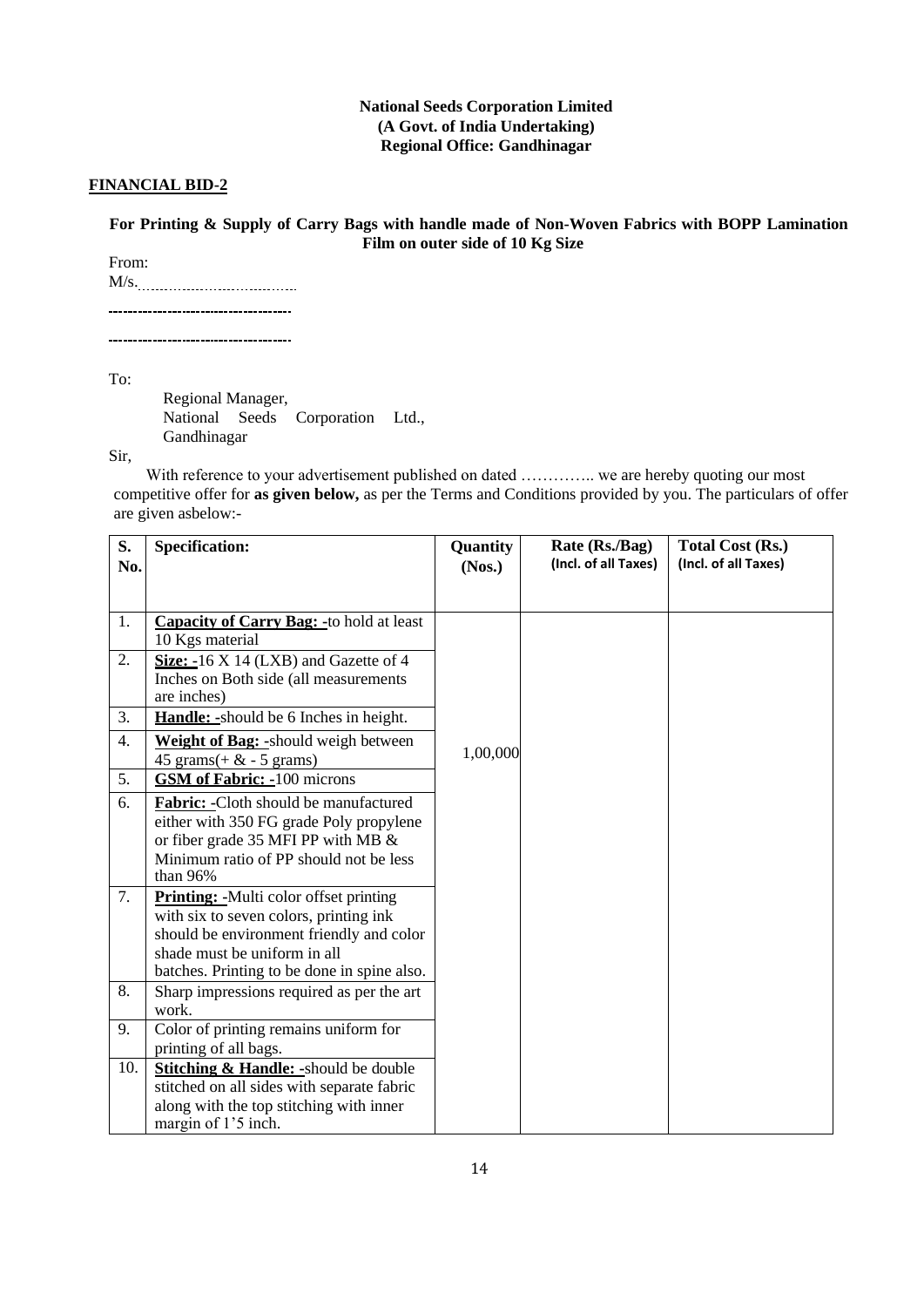| 11. | <b>Thread:</b> - to be high quality $\&$ there |
|-----|------------------------------------------------|
|     | should be 6 stitches per inch in both, side    |
|     | stitching as well as top stitching.            |
| 12. | <b>Handle:</b> - handle of same cloth          |
|     | specification as that of bag.                  |
| 13. | <b>Packing:</b> -all bags are to be tied up in |
|     | bundles of 100 each. 20 such bundles           |
|     | may be packed in one bale.                     |

**Note: -**

- **a) Proof to be approved before final printing is undertaken.**
- **b) Cost incurred on preparation of film processing & plate making will be borne by the supplier.**

Place …………

## Dated:………. Yours faithfully

Signature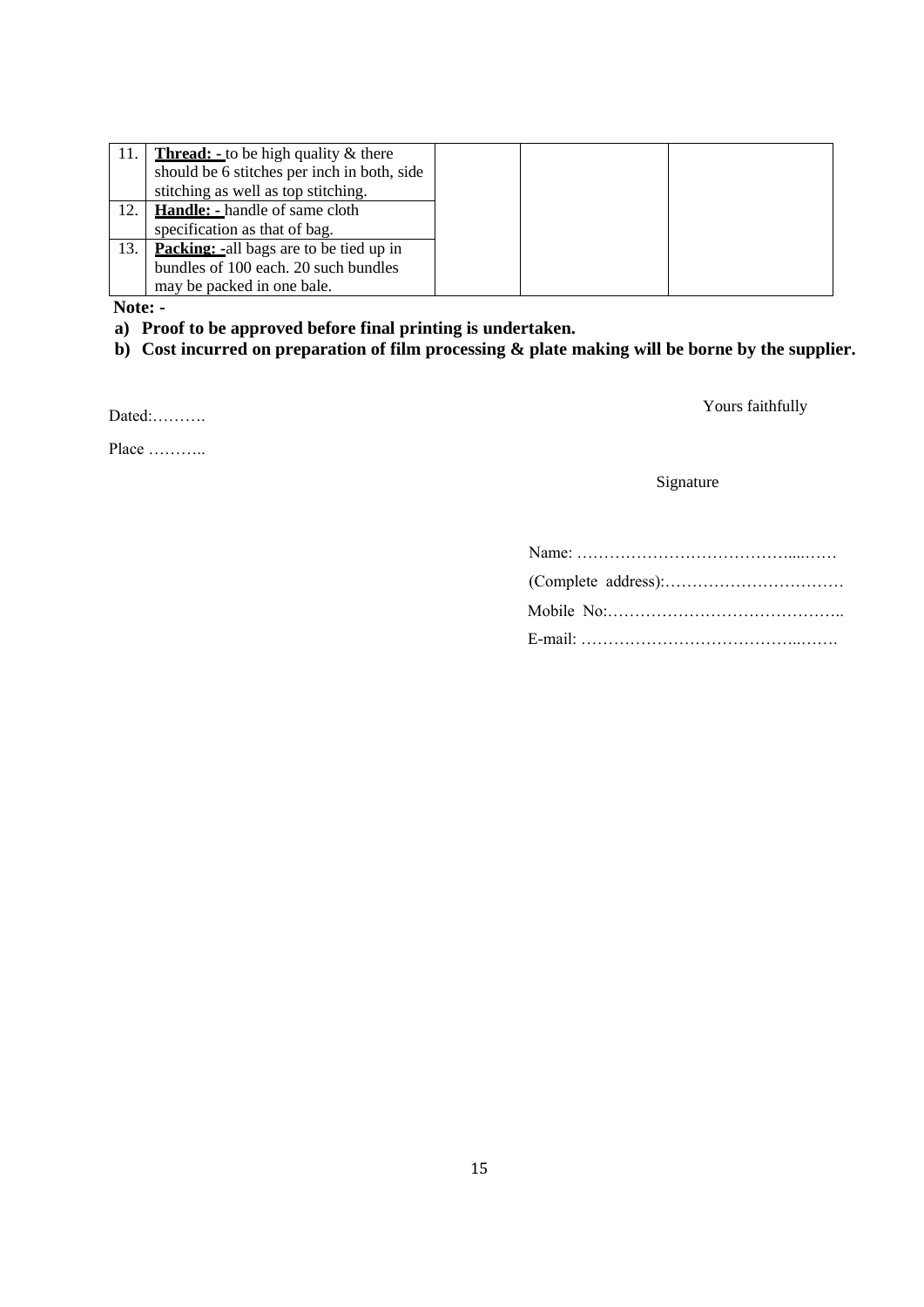#### **AGREEMENT**

This agreement is made on this between the National Seeds Corporation Ltd., A Govt. of India Undertaking Company, (Regional Office, Gandhinagar) incorporated under the Companies Act, 1956 and having its registered office at Beej Bhawan, Pusa Complex, New Delhi-12 (hereinafter called "Corporation") which expression shall unless excluded by or repugnant to the context, be deemed to include its

Success or sand assigns)of the first party and M/s.

(herein after called the "supplier" which expression shall include unless excluded by or repugnant to the context, be deemed to include its successors and assigns) of the second party.

WHEREAS the "Corporation" with the intention of purchasing the materials invited offers vide tender No.

AND WHEREAS the supplier submitting their tender No. and upon consideration of the and after due deliberation, the Corporation placed Purchase Order No. tender and after due deliberation, the Corporation placed Purchase Order No.

Dated with supplier for the supplies of items /materials as per specifications quantities and No. mentioned in Purchase Order No. dated which shall form part of this agreement**.** Amendment made in the A.O/P.O., if any, shall also form part of this agreement.

AND WHEREAS the Corporation and the supplier have agreed to all the terms and conditions as contained in Section-II of Part-B of tender document, for Tender No -------------- which shall form part of this agreement.

#### **SETTLEMENT OF DISPUTES**

In case any dispute arises between NSC and the other party due to any term or matter, both the parties will opt to resolve it through mutual understanding and discussion. In case, dispute remains even after discussions, then it shall be binding upon parties to resolve issue under the provisions of Arbitration & Conciliation Act,1996 as amended from time to time. Under this provision, the Chairman-cum-Managing Director, National Seeds Corporation Limited with the concurrence of both the parties shall appoint Sole Arbitrator to resolve the issue and both the parties will have to abide by the decision. The parties will bind to resolve this dispute through arbitration before going to court of law. The Arbitration shall be conducted at New Delhi and shall in English Language. The court of Delhi is hall have the jurisdiction.

No amendment or modifications in the terms of this agreement shall be considered valid unless NSC conveys it in writing.

IN WITNESS WHEREOF both the parties have here to subscribe their signature on the date and year herein above written through authorized representatives.

| For and on behalf of the supplier<br><b>National Seeds Corporation Ltd,</b> | for and on behalf of the |
|-----------------------------------------------------------------------------|--------------------------|
| <b>Witness</b>                                                              | Witness                  |
| 1.<br>(Id Proof like Aadhar/Voter Card/or Govt. Id.)                        | 1.                       |
| 2.<br>(Id Proof like Aadhar/Voter Card/or Govt. Id.)                        | 2.                       |